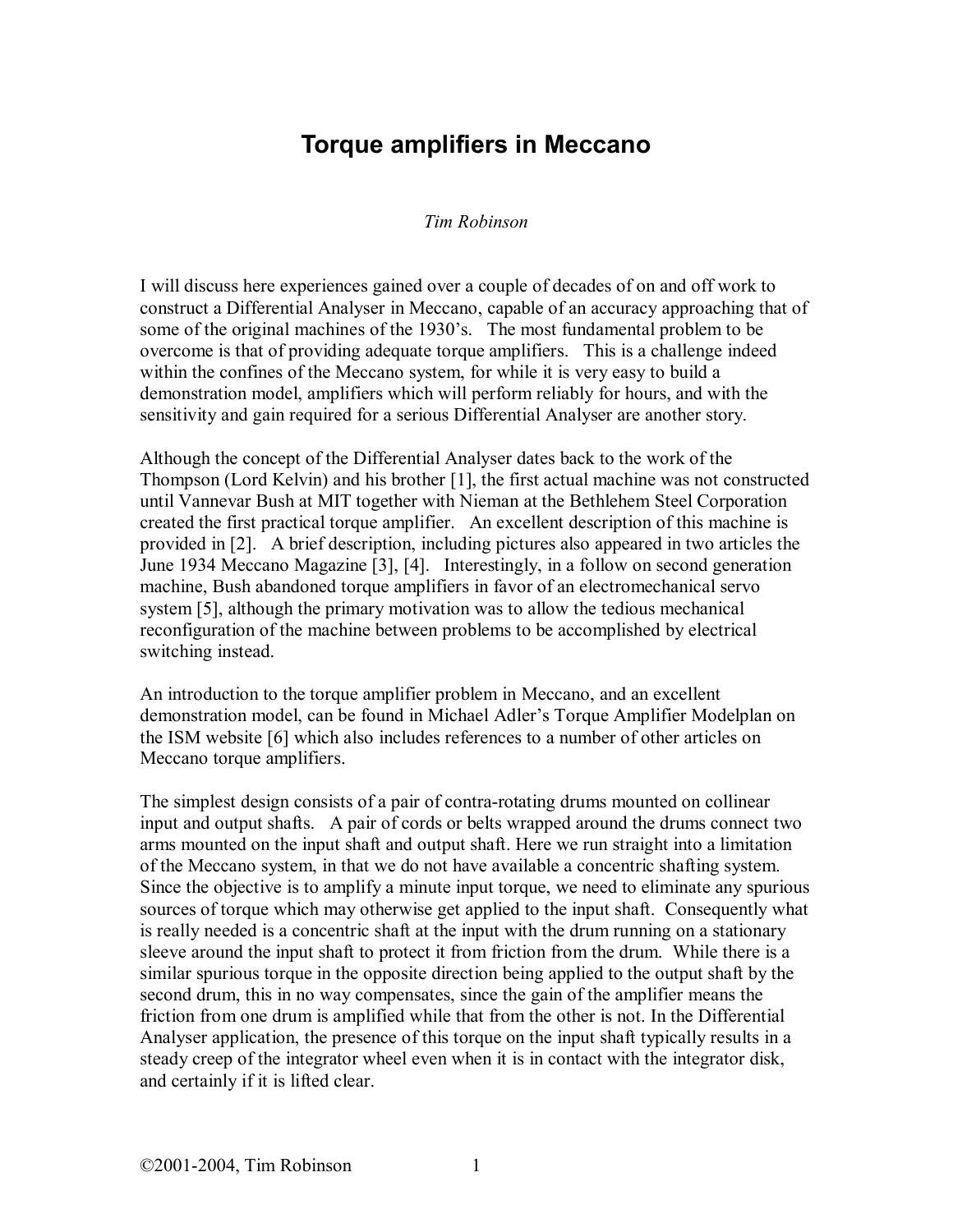A partial solution to this is to apply a compensating torque to the input. This can be done by having another rotating element on the input shaft, turning in the opposite direction to the drum, and held in light contact by a compression spring to a collar on the shaft. However, while this can be adjusted to provide a fairly accurate balance in the short term, it is not be effective over longer periods as the level of friction between the elements varies over time.

The problem of the creeping integrator wheel brings us to another major problem area for Meccano construction of the amplifier – vibration. Any vibration present in the amplifier will be transmitted along the input shaft to the integrator wheel. The integrator wheel is in relatively light contact with the disc of the integrator. Contact must be light here as otherwise lateral motion of the disc is impeded, introducing a new set of systematic inaccuracies, and small amounts of vibration dramatically reduce the friction available at the wheel to disc interface. In effect the wheel is bouncing up and down on the disk and in an extreme case spending some of its time not really in contact at all. Eliminating vibration is mainly a matter of balancing rotating elements, eliminating all play in bearings, and finding dead straight axle rods.

It is instructive to take a diversion here to consider some absolute numbers for the input and output torques involved. Even with careful construction, rigid frames, accurately aligned bearings etc, Meccano does not provide us with precision engineering, so losses through a complex transmission rapidly mount up as anyone who has struggled to stop grub screws slipping on axles will know. Thus at the output of the amplifier we want as much torque as possible, within the limits of what we can reliably transmit through normal bosses to drive the rest of the machine. This number is certainly in excess of 2 Kg cm (in Bush's original machine, the amplifiers could deliver up to 1 lb ft [2]). In contrast, the torque available at the integrator wheel may well be of the order of only 1 gm cm or less, indicating that a gain in the amplifier of at least 1000 is required. Intuitively, one might expect that the error introduced at the integrator wheel would be zero so long as the torque is less than that required to make the wheel visibly slip. However, careful measurements on the original machines [2] in fact showed that there is an error before that point, which increases linearly in direct proportion to the amount of torque being taken from the wheel. In order to minimize this error we therefore would like to have amplifiers with the highest possible gain and with the lowest possible amount of spurious torque being applied at the input.

A major improvement is possible by mounting both drums on the output shaft and running the input shaft parallel to this instead of collinear. This arrangement is used in the demonstration model in [4]. In this arrangement, the input arm consists of a gear wheel mounted freely on the output shaft and driven directly from a second gear wheel on the parallel input shaft. Now we have essentially eliminated the spurious torque on the input shaft and any imbalance in the elements running on the output shaft will be reduced by the gain of the amplifier when considered reflected back to the input. In fact with this design and careful construction, it is possible to have both input and output shafts unconnected externally and there should be no creep of the input at all.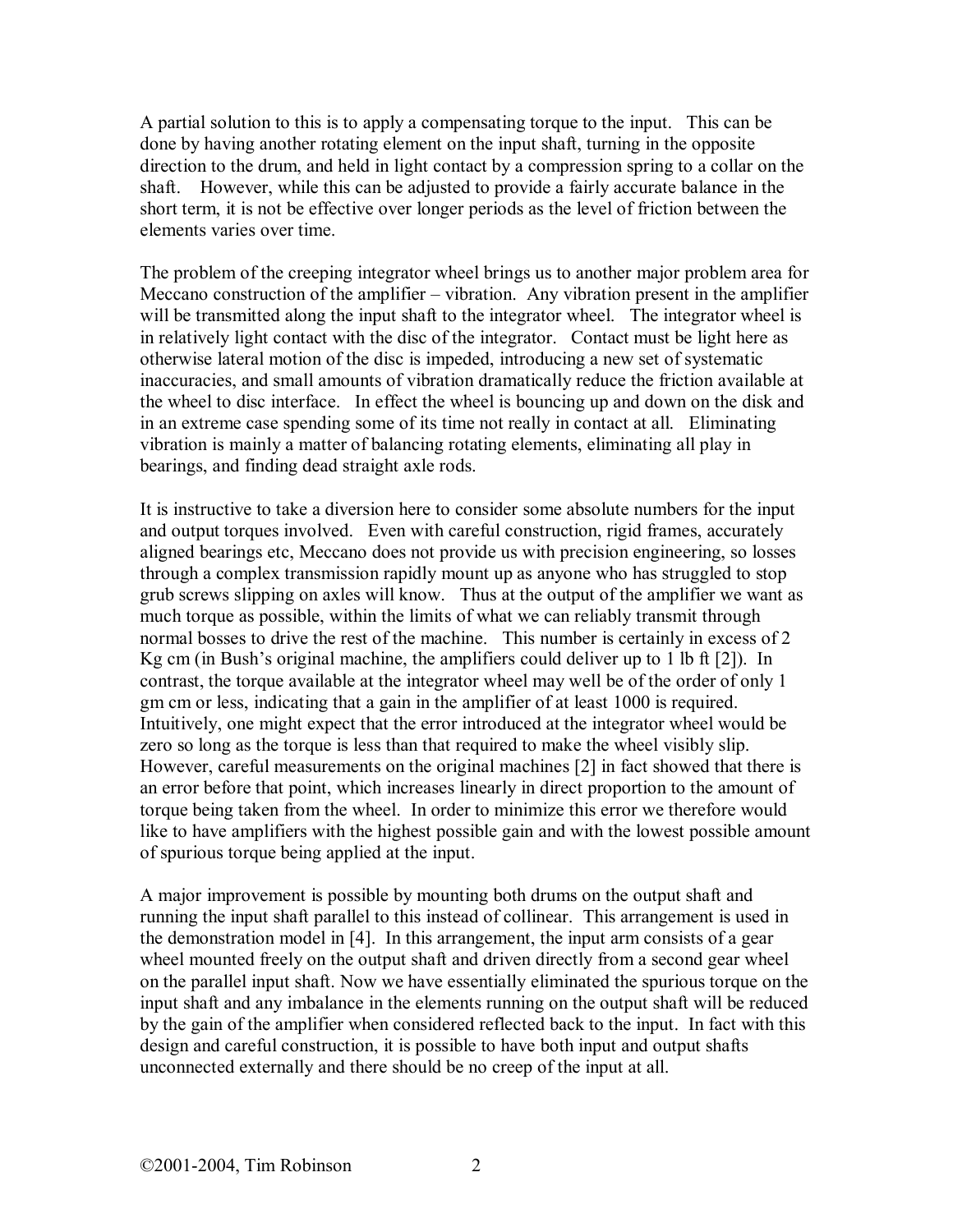Now back the question of gain. The gain of the amplifier depends on a number of factors, in particular the coefficient of friction between the belts and the drum, and on the number of turns the belts make round the drums. It can be shown theoretically that under ideal conditions, the gain should increase exponentially with the number of turns. So why can we then not get any level of gain desired, just by wrapping the belts around the drums enough times? Unfortunately, once more we find that Meccano does not provide us with the theoretically ideal conditions, nor does the real world provide us with the "light inextensible string" of high school physics. As the number of turns increases, any unwanted friction between the belts and the drums will be amplified. This may come for example simply from the weight of the belt laying against the drum or from imperfections in the drum surface. There is a practical limit somewhere between two and three turns. Beyond this, even with no input present the belts will tighten on the drums with each trying to drive the output in the opposite direction. While these effects may cancel, huge forces can be involved, generating heat but doing no useful work. In an extreme case parts will bend and the amplifier will destroy itself, depending on the capabilities of the drive motor. This limit means that for the performance level needed for better than just a demonstration level Differential Analyser, a two-stage amplifier is more practical. More on this below.

This brings us to the choice of materials for the drums and belts. Within the standard Meccano system our choices are somewhat limited. Possible circular parts for the drums would seem to be limited to flanged wheels, wheel flanges, and boiler ends. The flanged wheels are a little small, and because of the non-standard spacing of the holes rather difficult to attach to other parts to provide the drive. Most examples of the flanged wheels run too far from true to be good for this also, but an ingenious design by John Yewen described by Allan Partridge [7] did use these in an inside out arrangement in which the drums were mounted rigidly on contra-rotating shafts with both the input and output assemblies turning freely on these. Unfortunately, while this solves the drive problem, it still leaves the issue of friction between the input and the drum shaft.

Wheel flanges are a little narrow, and they are slightly tapered which can case the belt to drift to one side when tightened. They can be used though, trapped between faceplates, and with a 6" driving band around to fill the gap created between the curve of the flange and the faceplate to prevent the belt getting trapped there. However, better results are generally possible using boiler ends, and especially the original 1930's type, as these have no holes in the periphery. The challenge with these is created by the domed end, which makes it hard to mount them to a drive gear/sprocket and have them run true. In the design described in [6] they are trapped between a pair of wheel flanges and pressing the open end of the boiler end against the flat surface of one of the wheel flanges provides the alignment.

In another arrangement, which I prefer, a 2" sprocket is fitted inside the boiler end and this assembly is then clamped to a 3" sprocket to provide the drive, with a 1" rubber ring between the boiler end and the larger sprocket. Four bolts can be tightened and adjusted to get this running absolutely true and then finally locknutted since the compressibility of the rubber ring means they cannot be tightened down hard.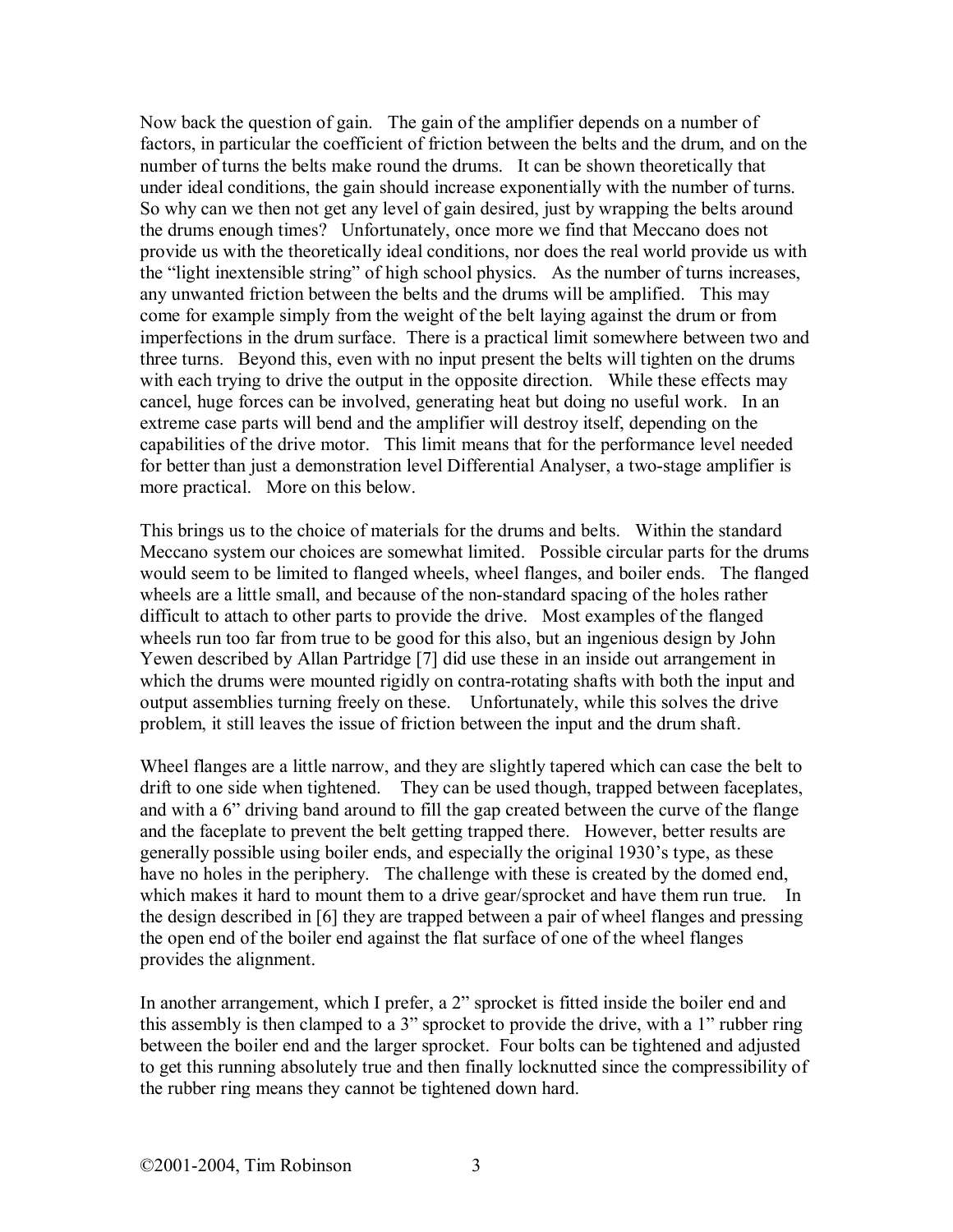The drum surface must be absolutely smooth, as any irregularity will result in erratic operation. This means removing the paint (if any) from the surface and then polishing the metal to a really smooth finish. This can be done by running the drums under power but without any input/output arms in place, using successively finer grades of silicon carbide paper down to 1500 grit, then a finally polishing with a metal polish such as Brasso. This leaves a mirror finish. It is essential to remove all residues and to make sure no oil subsequently gets on these surfaces.

In the arrangement just described there are no raised edges to the drums. While this should not be necessary in operation for a carefully set up unit, it makes installing and adjusting the belts in the first place a very challenging exercise. So to avoid this problem, slip a pair of 6" driving bands on each boiler end to provide edges. If necessary a couple of drops of superglue will hold these in place during handling, so long as this is not allowed to encroach on the surface the belts will actually touch.

Be careful in the selection of the axle used as the output shaft. It must of course be dead straight, but if possible select a rod which is nickel plated or made of bare steel. The modern French rods are plated with a very soft zinc coating. In operation, the heavy load presented by the drums will cause this surface to wear rapidly, causing a build up of metal in the lubricant, and after an hour or two of operation lead to the drum seizing on the shaft.

Now to the belts themselves. Most Meccano cords are not really adequate, though the nylon cord provided with the Clock kits might just be. This is certainly an area where the non-purist will want to step outside the system. A woven cord is much better than a twisted one, because it eliminates a bias that will otherwise cause the belt to move sideways on the drum. In selecting the cord, the important considerations are strength, which will determine how much it will stretch under load, flexibility, and stability under change of temperature. This latter is important because, in operation under load, the friction on the drum will result in heating. Contrary to intuition, most cords on heating actually get shorter not longer, with the unfortunate side effect that positive feedback sets in. The tighter the belt is, the more heating, which causes it to contract and tighten further. Considering the desired output torque a fairly substantial cord is called for, however considering the available input torque we want something very light and flexible so as to respond smoothly to the input. The choice is a compromise, though as will be discussed shortly, the ultimate solution for the Differential Analyser application is a twostage design, and a different choice of belt is then possible for each of the stages.

A readily available material is the Dracon cord used by serious kite flyers. It is available in a range of breaking strains. In a two-stage amplifier the 20lb grade is a good choice for the first stage and the 75lb grade for the second stage. There is almost no stretch with the loads involved, but it does still shrink very slightly on heating so it is necessary to provide a little slack in the belts under starting conditions. 3M Fisherman's fly line backing is another readily available material with very similar characteristics.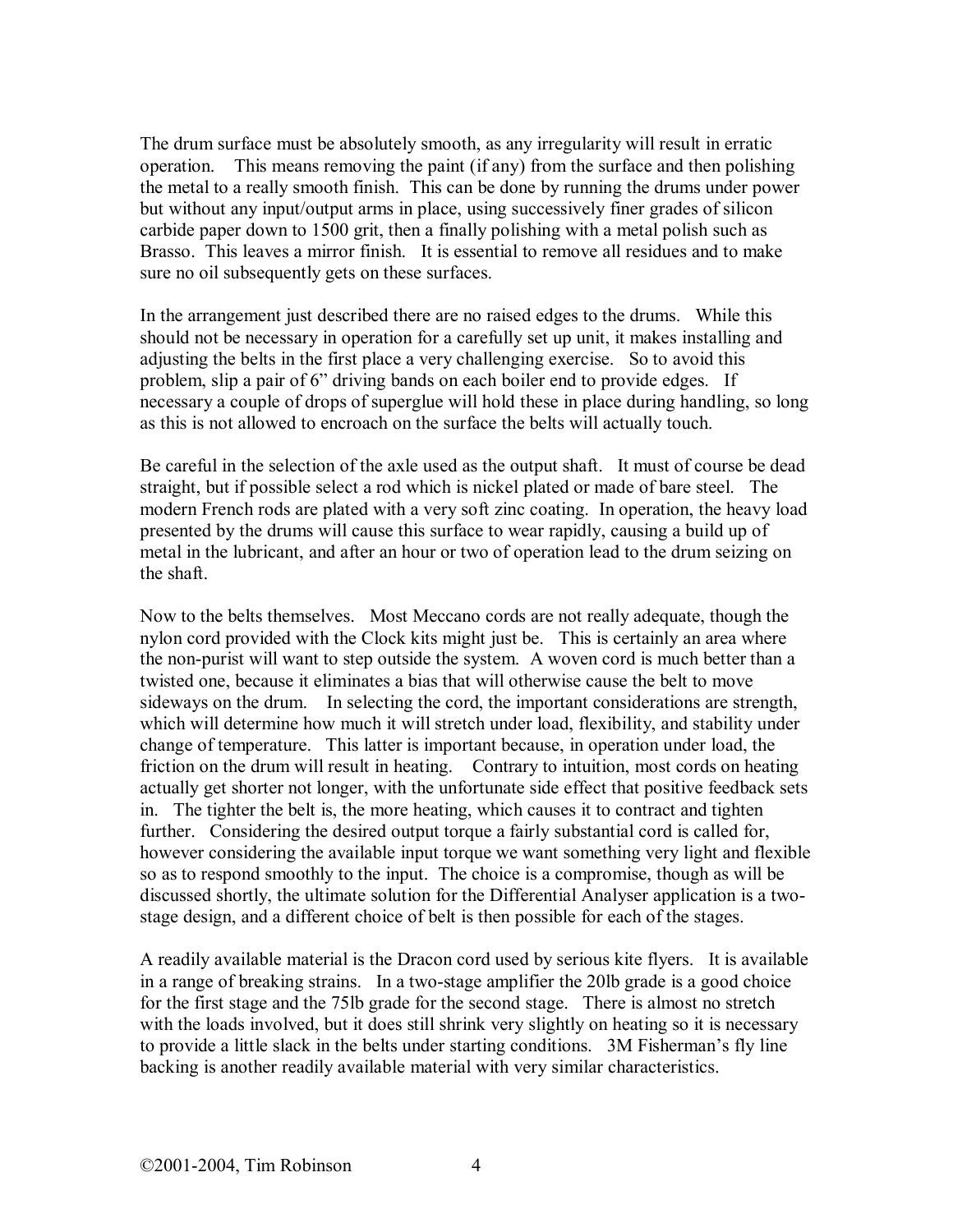Again contrary to intuition, it can be better to provide lubrication for the belts. The motivation is that any loss in gain caused by the lower coefficient of friction between the belt and the drum can be compensated for by an increased number of turns, but the resulting operation will be smoother and more consistent. However, choice of lubricant is critical – viscous materials such as oils should be avoided. In the original Differential Analysers, belts were lubricated with dry graphite. A modern equivalent is readily available in the form of a suspension of graphite in alcohol (which of course rapidly evaporates away) and is easy to apply.

We have talked of the need for a two-stage design to achieve the gain desired in the Differential Analyser. The simplest way to achieve this is to make two amplifiers and literally just connect the output of the first to the input of the second. This can have the disadvantage of being rather bulky. However, for those looking for more of a challenge, there is a much more compact way which uses just a single pair of rotating drums but with two separate belts on each. Suppose we were simply to double the number of turns of the belts. We know this will not work, as they would simply bind up - but, if we now find the mid-point of each belt and effectively connect these together via a third intermediate arm we can create the two-stage unit in almost the same space as the original one stage unit.

How to do this, given the lack in the Meccano system of concentric shafting? We can rigidly attach the two output arms to the output shaft. We can carry in input arms on a gear running on this shaft, but for the intermediate arm, we need to connect the belts on the two drums one either side of the input gear. It turns out there is a way to do this, based on the observation that while input, intermediate, and output arms all need to be able to rotate relative to each other, they only need to do so through a very small angle once the belts are correctly adjusted. Thus if we make the input arm assembly from a 2  $\frac{1}{2}$ " gear (bolted back to back with a faceplate with spacing washers) to remove some of the slop in the boss, it is possible to make the intermediate arm in two pieces, one either side of the input arm and connect them together through the slots in the gear. This can be done this using  $1''$  x  $\frac{1}{2}''$  double brackets connecting strips as the intermediate arms, but a better solution is to make the intermediate arms from a pair of face plates connected by four reversed angle brackets through the slots. Careful spacing with washers is needed and lots of fine adjustment to ensure the maximum amount of relative motion between the input and intermediate arms is preserved. Although much harder to assemble, this results in a much more rigid structure for the intermediate arm, with minimal slop in the bearings.

With this two-stage design a gain in excess of 10000 is possible. In fact given the limited output torque which Meccano shafts and bosses are capable of handling, the gain is large enough that it is almost impossible to determine the actual gain, as the required input torque to is so close to zero as to be very hard to determine. This brings us to another subtlety. Once we have eliminated all spurious torque from the input shaft, and increased the gain so far, any imbalance in the input shaft and arms will be noticeable. The input side must be carefully balanced so that it will sit in any position without a tendency to drift round under gravity from the imbalance.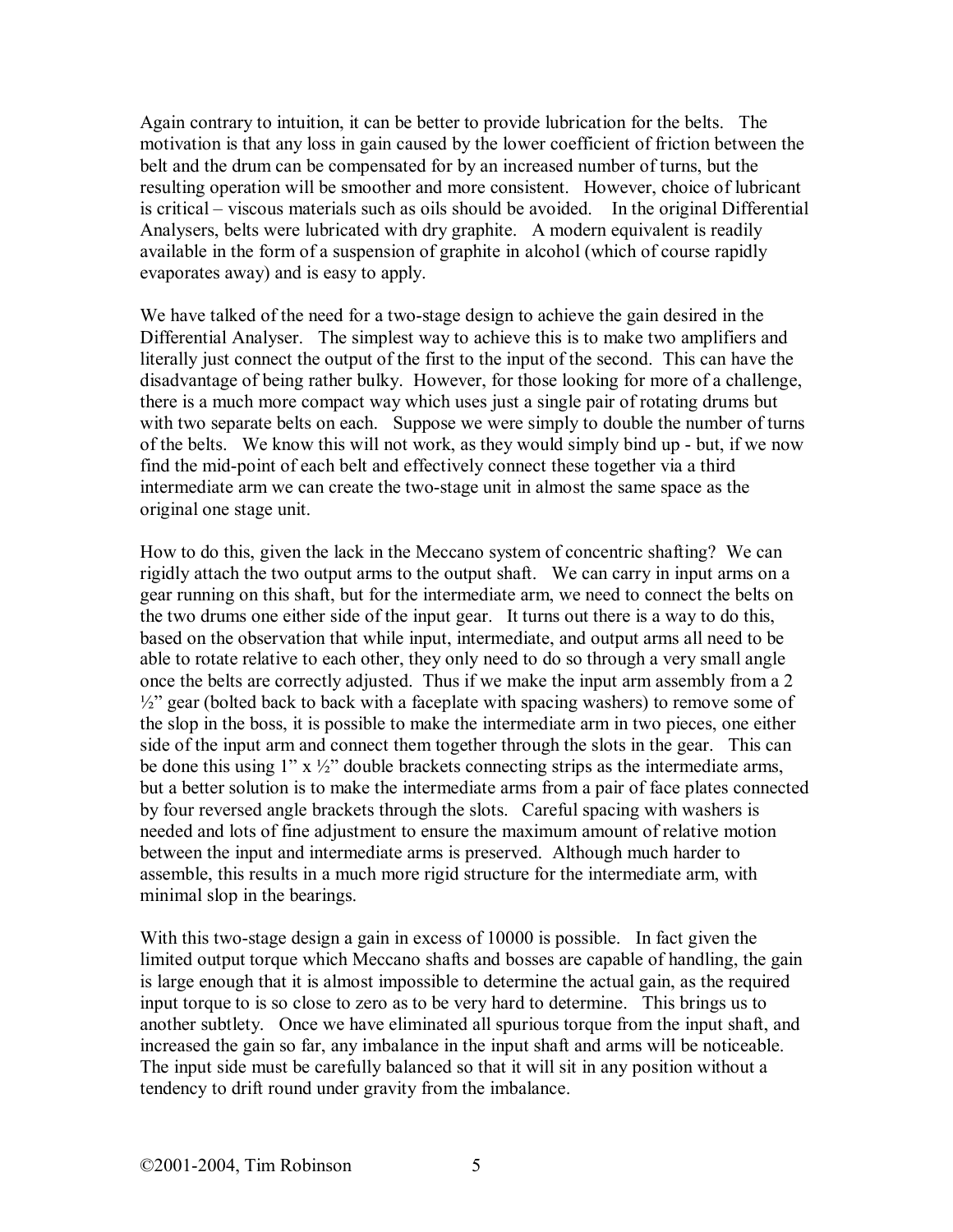In Bush's original Differential Analyser [2] the input shaft carrying the integrator wheel was mounted in a jeweled bearing at the integrator disk end, and with the collinear design of the amplifiers, the bearing at the other end was actually the output shaft. This arrangement minimized friction on the input shaft. Meccano does not provide us with jeweled bearings alas, and the lack of concentric shafts has led to the parallel input/output shaft arrangement so that the option of journaling the other end directly on the output shaft is also not possible either. It is however perfectly possible in Meccano, for this application, to create essentially friction free bearings for the input shaft. Having done this, giving the input shaft a light spin will result in the whole assembly continuing to rotate for tens of seconds with the output fully loaded, before finally coming back to rest.

To get the effect of friction free bearings we simply have to arrange for the input shaft to be carried in couplings which are driven by the output of the amplifier, at exactly the same rate as the input shaft is turning. Thus, after the very minimal relative motion between input and output shafts required to tighten one or other belt on the drums, there is no friction at all.

Bush in [2] describes a problem where with very high gain, an instability occurred resulting in high frequency oscillations that in extreme cases caused damage to the amplifier. In analogy with electrical amplifiers, a damping arrangement was added to absorb this oscillatory energy before it could build up. This problem has not yet showed up in the Meccano amplifiers, despite the close coupling between output and input effectively provided by the zero friction bearings, but if it did, a similar solution could be adopted to address it, namely adding a flywheel frictionally coupled to the output shaft.

References:

[1] Thompson, Sir William, "Mechanical Integration of Linear Differential Equations of the Second Order with Variable Coefficients," Proceedings of the Royal Society, **24**, 269, 1876.

[2] Bush, Vannevar, "The Differential Analyzer, a New Machine for Solving Differential Equations", Journal of the Franklin Institute, **212**, 447, 1931

[3] Anon., "With the Editor", Meccano Magazine, **XIX**, 441, 1934

[4] Anon., "Machine solves Mathematical Problems – A wonderful Meccano Mechanism", Meccano Magazine, **XIX**, 442, 1934

[5] Bush, Vannevar and Calwell, S. H., "A new type of Differential Analyzer", Journal of the Franklin Institute, **240**, 255, 1945

[6] Adler, Michael, "Meccano Torque Amplifier" http://users.actcom.co.il/~anthias/torqueamplifier.html